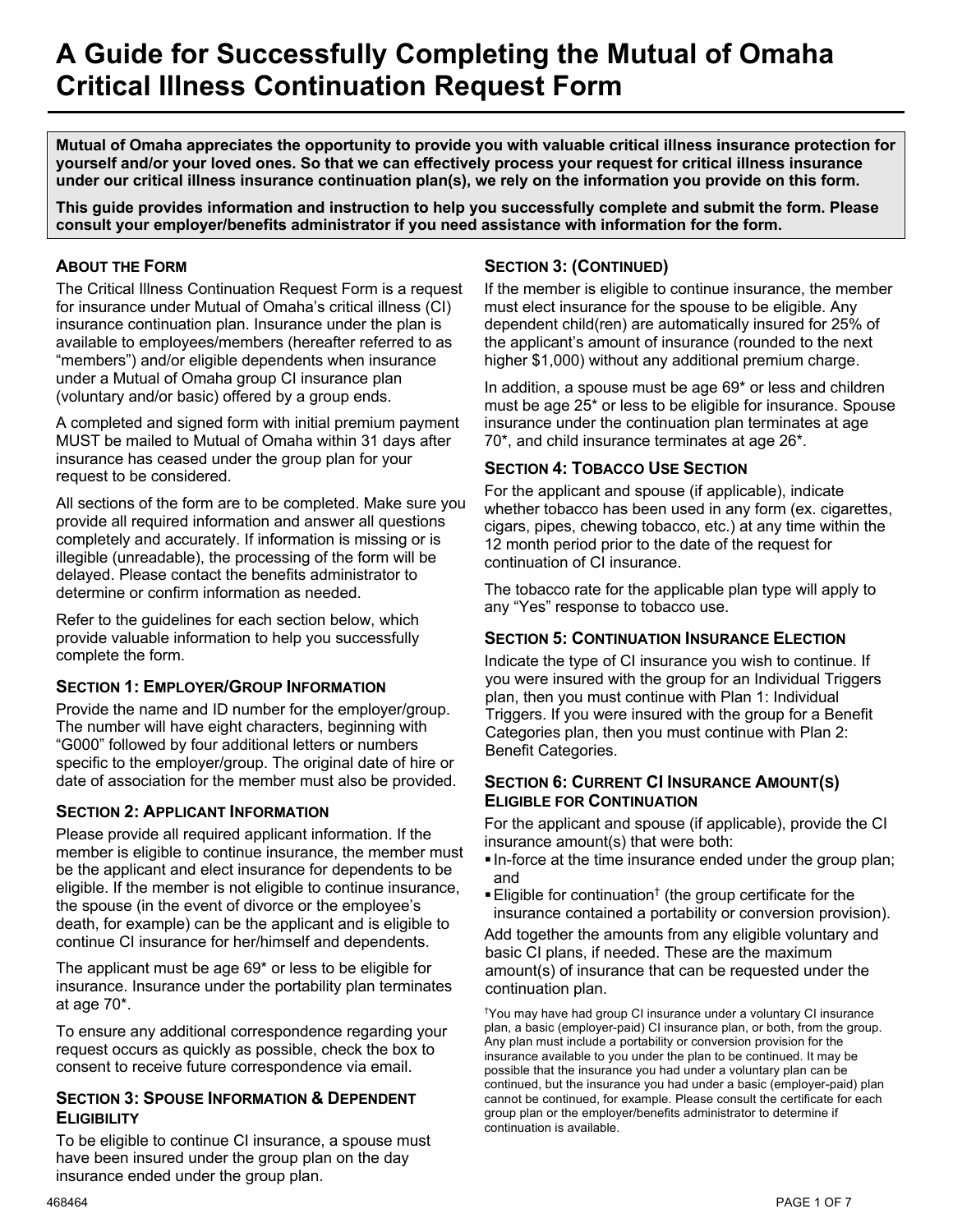# **SECTION 7: MONTHLY RATES PER \$1,000 OF INSURANCE**

These are the monthly rates per \$1,000 of insurance that apply under the CI continuation plan.

The applicant and spouse rates are tobacco distinct and age banded, which means that the premium for applicant and spouse insurance is assessed according to tobacco use and according to age – as the applicant or spouse age and advance to the next higher age band, premiums for insurance will increase accordingly. The initial premium payment is based on the current tobacco use and current age of the applicant and spouse.

The rates presented in Section 7 are used in Section 8 to determine premium for insurance under the continuation plan.

# **SECTION 8: INITIAL PREMIUM PAYMENT CALCULATION**

Premium amounts must be calculated for each individual for whom continued insurance is being requested, and a billing mode must be selected.

Do the following to complete this section:

(1) Provide the Insurance Amount each individual is requesting, subject to the following:

- The Insurance Amount requested for each individual must be less than or equal to the amount of insurance the individual had when insurance ceased under the group plan, not to exceed \$100,000. The maximum amounts are equivalent to the Current CI Insurance Amounts indicated in Section 6.
- The Insurance Amount for the applicant and spouse must be \$5,000 or more.
- If the applicant is an employee/member, the spouse amount must be less than or equal to the amount requested by the applicant.
- Insurance Amount(s) must be in increments of \$5,000. (Example: \$5,000 and \$10,000 are acceptable insurance amounts, but \$3,000 and \$12,000 are not.)
- (2) Calculate the Coverage Factor for each individual, by dividing the Insurance Amount (1) by 1,000. (Example: \$10,000 / 1,000 = 10; 10 is the Coverage Factor.)
- (3) Insert the appropriate monthly rate per \$1,000 of insurance for each individual, for the applicable plan type, tobacco use and current age for the applicant and spouse. Rates are provided in Section 7.
- (4) Calculate the Monthly Premium for each individual, by multiplying the Coverage Factor (2) by the Monthly Rate (3).
- (5) Calculate the Total Monthly Premium, by adding together all of the amounts in the Monthly Premium (4) column.
- (6) Select a billing frequency. To pay premium every 3 months (quarterly), insert a "3" into column (6). To pay premium twice a year (semi-annually), insert a "6" into column (6). To pay premium annually, insert a "12" into column (6).
- (7) Calculate the Premium Subtotal, by multiplying the Total Monthly Premium (6) by the Billing Frequency (6).
- (8) Calculate the Initial Premium Payment, by adding the \$5.00 Billing Fee to the Premium Subtotal (7).

#### **SECTION 9: BENEFICIARY DESIGNATION**

You must designate a beneficiary for any CI insurance proceeds in the event of your death. You (the applicant) are the beneficiary for any dependent CI insurance.

If you wish to designate additional beneficiaries (beyond what space allows for on the form), please attach an additional sheet of paper to the form that includes the required information.

#### **SECTION 10: ACKNOWLEDGEMENT AND SIGNATURE**

Read the statements in this section. If you understand and agree to the statements, sign and date the form to complete the form. Your signature binds you to the statements in this section, and allows the form to be processed by Mutual of Omaha.

#### **SECTION 11: INSTRUCTIONS**

Follow the submission instructions to ensure your request is received by Mutual of Omaha. Be sure to include the Group ID Number on any payment, and mail the request form and the payment to Mutual of Omaha as soon as possible after insurance ends under the group plan.

Remember, to be considered for insurance under the CI insurance continuation plan, your request must be received within 31 days of the date insurance under the group plan ended.

<sup>\*</sup>The ages referenced in Sections 2 and 3 represent Attained Age, which is the age of any individual as of the policy anniversary date of October 1 of a given year. For example, let's say you are 69 years old on October 1, 2014. Your Attained Age for the policy year (October 1, 2014 - September  $30, 2015$ ) is 69, even if your  $70<sup>th</sup>$  birthday is in November. In this example, you are eligible for insurance under this plan until September 30, 2015.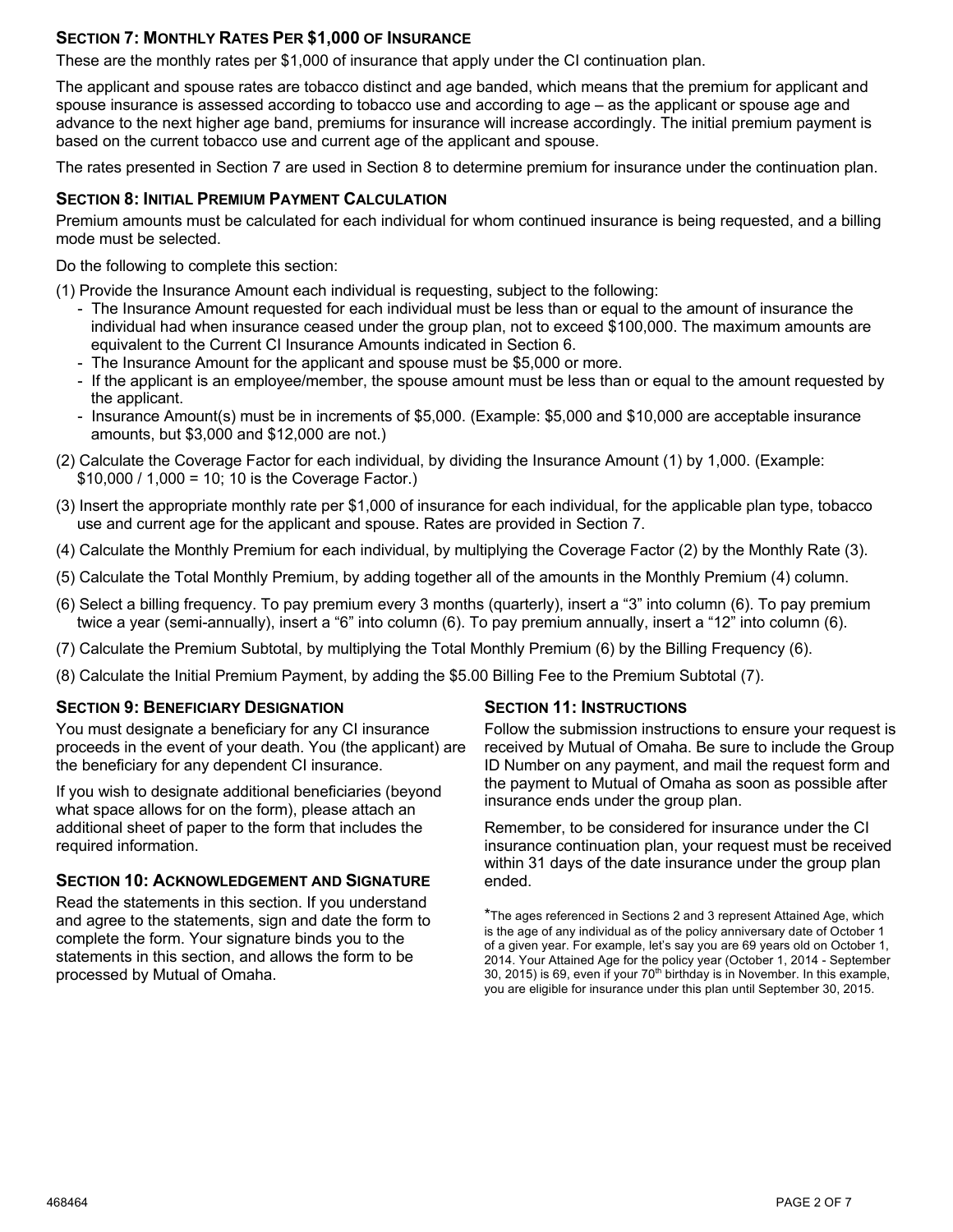A MUTUAL of OMAHA COMPANY

# **Critical Illness Continuation Insurance**



# **BENEFIT INFORMATION**

This insurance offers financial protection by paying a cash benefit if an insured person is diagnosed with a covered illness. Critical illness (CI) continuation insurance is available when insurance under a group critical illness insurance plan ends.

If you were insured with a group for an Individual Triggers plan, then Plan 1: Individual Triggers is the continuation plan available to you. If you were insured with a group for a Benefit Categories plan, then Plan 2: Benefit Categories is the continuation plan available to you.

| <b>Covered Illnesses</b>                          | <b>Benefit Amounts</b>             |                                   |  |  |  |  |
|---------------------------------------------------|------------------------------------|-----------------------------------|--|--|--|--|
|                                                   | <b>Plan 1: Individual Triggers</b> | <b>Plan 2: Benefit Categories</b> |  |  |  |  |
| <b>Heart Attack (Myocardial Infarction)</b>       | 100% of Principal Sum              | 100% of Principal Sum             |  |  |  |  |
| Heart Transplant/Placement on UNOS List           | Incl. w/ Major Organ Transplant    | 100% of Principal Sum             |  |  |  |  |
| <b>Heart Valve Surgery</b>                        | Not Included                       | 25% of Principal Sum              |  |  |  |  |
| <b>Coronary Artery Bypass</b>                     | 25% of Principal Sum               | 25% of Principal Sum              |  |  |  |  |
| <b>Aortic Surgery</b>                             | Not Included                       | 25% of Principal Sum              |  |  |  |  |
| <b>Stroke</b>                                     | 100% of Principal Sum              | 100% of Principal Sum             |  |  |  |  |
| Major Organ Transplant/Placement on UNOS List     | 100% of Principal Sum              | 100% of Principal Sum             |  |  |  |  |
| <b>End Stage Renal Failure</b>                    | 100% of Principal Sum              | 100% of Principal Sum             |  |  |  |  |
| <b>Acute Respiratory Distress Syndrome (ARDS)</b> | Not Included                       | 25% of Principal Sum              |  |  |  |  |
| <b>Cancer (Invasive)</b>                          | 100% of Principal Sum              | 100% of Principal Sum             |  |  |  |  |
| <b>Bone Marrow Transplant</b>                     | Not Included                       | 50% of Principal Sum              |  |  |  |  |
| Carcinoma in Situ (Non-Invasive Cancer)           | 25% of Principal Sum               | 25% of Principal Sum              |  |  |  |  |
| <b>Benign Brain Tumor</b>                         | Not Included                       | 25% of Principal Sum              |  |  |  |  |
| <b>Plan Provisions</b>                            |                                    |                                   |  |  |  |  |
|                                                   | <b>Plan 1: Individual Triggers</b> | <b>Plan 2: Benefit Categories</b> |  |  |  |  |
| <b>Policy Benefit Maximum</b>                     | 100% of Principal Sum              | 200% of Principal Sum             |  |  |  |  |
| <b>Pre-Existing Condition Limitation</b>          | 12/12                              | 12/12                             |  |  |  |  |

# **FREQUENTLY ASKED QUESTIONS**

**How much insurance can I and my dependents get?** – The amount of insurance that you (the applicant) or your spouse (if applicable) can request under the CI continuation plan must be equal to or less than the amount of CI insurance that was in effect for you or your spouse under a prior group plan, but in no event more than \$100,000. Insurance cannot be less than \$5,000, and must be requested in increments of \$5,000, as explained on the Critical Illness Continuation Request Form.

The amount of insurance for any dependent child(ren) is 25% of the amount of insurance in effect for the applicant, rounded to the next higher \$1,000. The amount of critical illness insurance for each insured person is also referred to as the Principal Sum.

Who is eligible for this insurance? – To be eligible for this insurance, you and your spouse (if applicable) must have been insured under the group plan on the day critical illness insurance under that plan ended. In addition:

- § You and your spouse must be age 69 or less, and any child(ren) must be under age 26
- § You and your dependent(s) must have major medical insurance, or basic hospital and basic medical insurance

**Can I insure my domestic partner or civil union partner?** – Any reference to "spouse" includes your domestic partner, civil union partner, reciprocal beneficiary or equivalent, as recognized and allowed by applicable federal law, state law, or law of the county, city or local government in your jurisdiction of residence.

**When does this insurance end?** – Insurance will end on the last day of the month in which an insured person no longer satisfies the applicable eligibility conditions, or when you reach the age of 70. Additional circumstances under which insurance will end are described in the certificate.

**Are there any exclusions or limitations? –** The benefits payable are based on the insurance in effect on the date a covered illness is diagnosed, subject to the definitions, limitations, exclusions and other provisions of the policy. The covered illness definitions, exclusions and limitations are detailed in the certificate. A few of these provisions are summarized in the questions/answers that follow.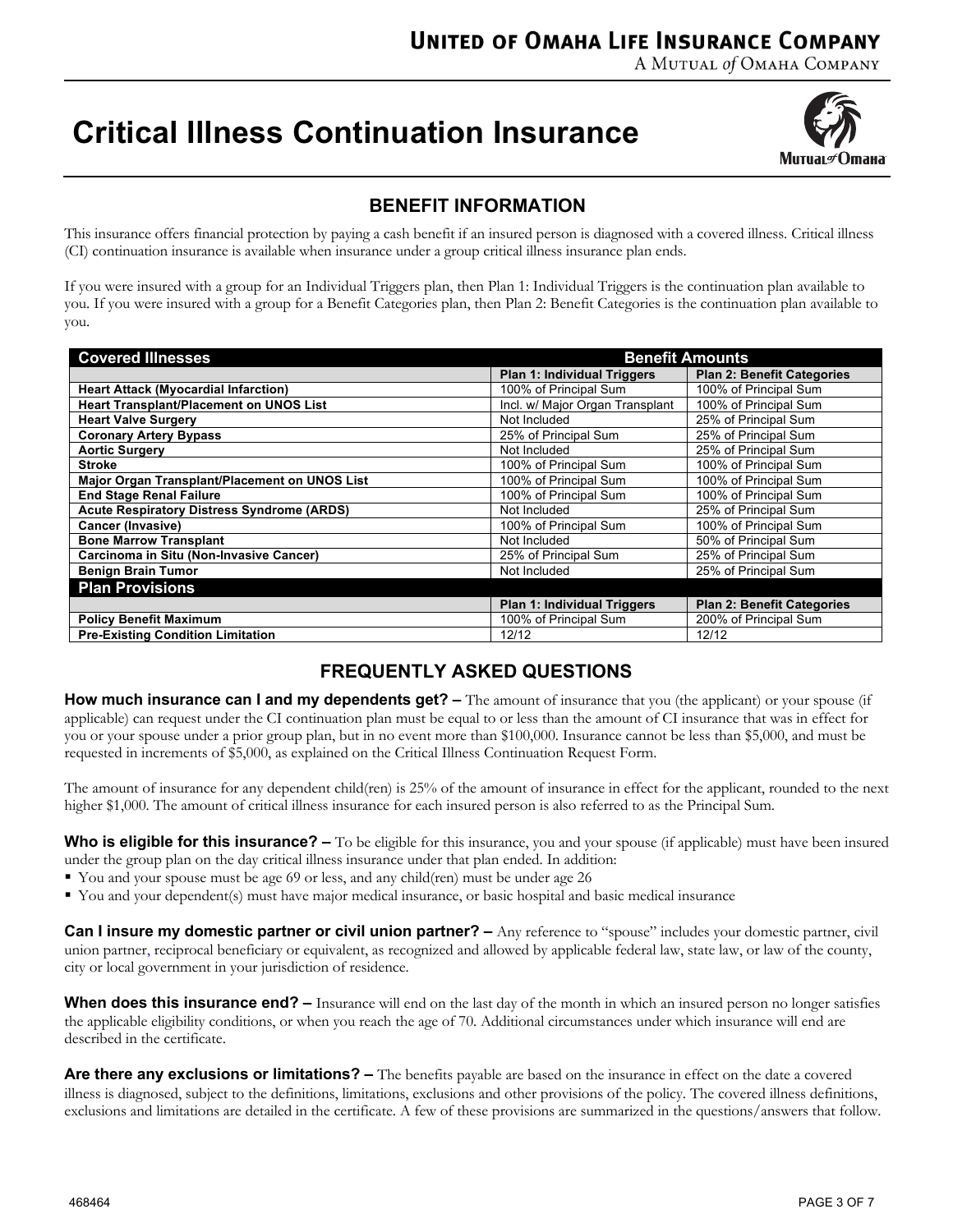**What is the policy benefit maximum?** – The policy benefit maximum under Plan 1 is 100% of the Principal Sum amount for each insured person. The policy benefit maximum under Plan 2 is 200% of the Principal Sum amount for each insured person. If the policy benefit maximum is reached for an insured person, insurance will terminate for that insured person.

If insurance for the applicant ends due to attainment of the policy benefit maximum, an insured spouse may continue insurance under the plan by assuming the role of primary insured. If there is no insured spouse at the time insurance for the applicant ends, then insurance under the plan will end.

**What is the pre-existing condition limitation?** – This insurance will not provide benefits for any covered illness related to a pre-existing condition until 12 months after an insured person is continuously insured under the continuation plan and any prior plan (ex. the group plan you were previously insured under). A pre-existing condition is a covered illness for which an insured person received treatment in the 12 months prior to the date the insured person first became insured for critical illness insurance under the continuation plan or any prior plan.

#### **What exclusions are included in the plan?** – Benefits are not payable for any covered illness that:

- § Results, whether an insured person is sane or insane, from an intentionally self-inflicted injury or illness, or suicide or attempted suicide
- Results from an act of declared or undeclared war or armed aggression
- § Is incurred while an insured person is on active duty or training in the Armed Forces, National Guard or Reserves of any state or country and for which any governmental body or its agencies are liable
- § Results from and insured person's commission of or attempt to commit a felony or to which a contributing cause was the insured being engaged in an illegal occupation
- § Is the result of the voluntary use of illegal drugs by an insured person
- § The intentional misuse of over the counter medication or prescription drugs by an insured person that is not in accordance with recommended dosage and/or warning instruction(s)
- The excessive or harmful use of alcohol and/or alcoholic drinks by an insured person
- Is Diagnosed outside of the United States

**How much does it cost and how do I pay for it?** – The initial premium for insurance under the plan is calculated on the Critical Illness Continuation Request Form, using the rates presented on that form. The premium is based on the amount of insurance requested for the applicant and spouse (if applicable), the age of the applicant and spouse, and the tobacco use of the applicant and spouse.

As the applicant or spouse age and advance to the next higher age band, premiums for insurance under the plan will increase accordingly:

| Monthly Rates Per \$1,000 of Critical Illness Insurance                                                                              |        |        |        |        |        |        |        |        |         |         |  |
|--------------------------------------------------------------------------------------------------------------------------------------|--------|--------|--------|--------|--------|--------|--------|--------|---------|---------|--|
| <b>Plan 1 Applicant and Spouse Rates</b>                                                                                             |        |        |        |        |        |        |        |        |         |         |  |
| Age<br>$65 - 69$<br>$25 - 29$<br>$30 - 34$<br>$35 - 39$<br>$40 - 44$<br>$45 - 49$<br>$55 - 59$<br>$50 - 54$<br>$60 - 64$<br>$0 - 24$ |        |        |        |        |        |        |        |        |         |         |  |
| Plan 1: Non-Tobacco                                                                                                                  | \$0.18 | \$0.24 | \$0.37 | \$0.58 | \$0.96 | \$1.53 | \$2.28 | \$3.22 | \$4.64  | \$6.35  |  |
| Plan 1: Tobacco                                                                                                                      | \$0.20 | \$0.27 | \$0.46 | \$0.80 | \$1.47 | \$2.60 | \$4.20 | \$6.36 | \$9.78  | \$14.14 |  |
| <b>Plan 2 Applicant and Spouse Rates</b>                                                                                             |        |        |        |        |        |        |        |        |         |         |  |
| Plan 2: Non-Tobacco                                                                                                                  | \$0.31 | \$0.38 | \$0.53 | \$0.77 | \$1.20 | \$1.82 | \$2.64 | \$3.66 | \$5.23  | \$7.11  |  |
| Plan 2: Tobacco                                                                                                                      | \$0.38 | \$0.48 | \$0.71 | \$1.12 | \$1.87 | \$3.13 | \$4.87 | \$7.23 | \$11.00 | \$15.78 |  |

Premiums must be paid to Mutual of Omaha at the billing frequency requested on the Critical Illness Continuation Request Form. You will receive a bill from Mutual of Omaha in advance of each premium due date.

*This information describes some of the features of the benefits plan. Benefits may not be available in all states. Please refer to the certificate booklet for a full explanation of the plan's benefits, exclusions, limitations and reductions. Should there be any discrepancy between the certificate booklet and this summary, the certificate booklet will prevail. Benefits availability is subject to final acceptance and approval of the group application by the underwriting company. Critical illness insurance is underwritten by United of Omaha Life Insurance Company, Mutual of Omaha Plaza, Omaha, NE 68175, 1-800-769-7159. United of Omaha Life Insurance Company is licensed nationwide, except in New York. Policy form number 7000GM-U-EZ-2010. This policy provides accident insurance only. It does not provide basic hospital, basic medical or major medical insurance. It is not a Medicare supplement policy. The insurance is designed to pay you a fixed dollar amount regardless of the amount any provider charges.*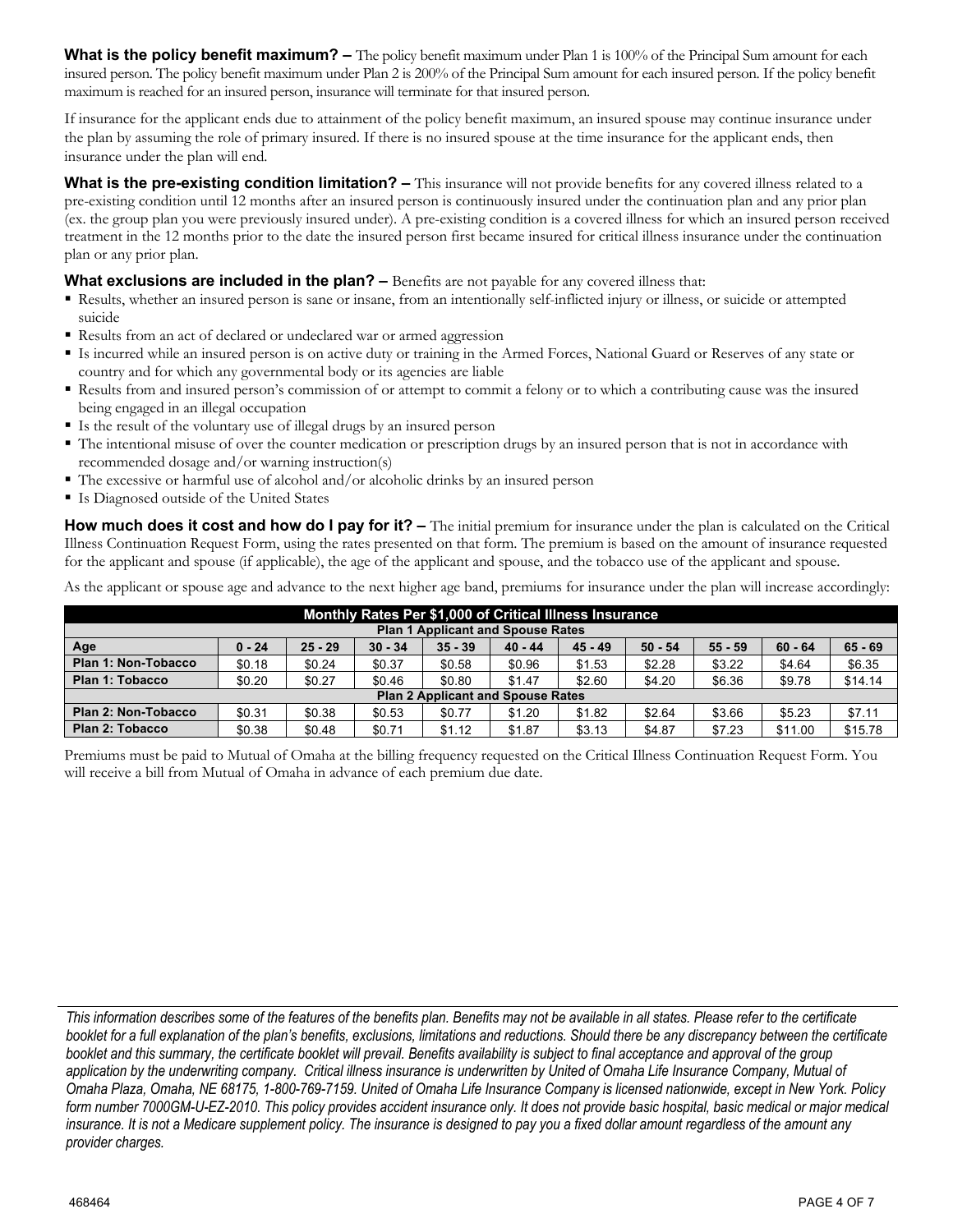

# **Critical Illness Continuation Request Form**

Premium Services

Underwritten by: United of Omaha Life Insurance Company

| Please refer to "A Guide for Successfully Completing the Group Critical Illness Continuation Request Form" when completing<br>this form. Please consult the employer/benefits administrator if you need assistance with information for the form.                                                                                           |                                                                                                                                                                                                                                      |                                                                                                  |                              |                                                    |                      |                                                                                                                                                                                      |                                            |                        |                     |             |  |
|---------------------------------------------------------------------------------------------------------------------------------------------------------------------------------------------------------------------------------------------------------------------------------------------------------------------------------------------|--------------------------------------------------------------------------------------------------------------------------------------------------------------------------------------------------------------------------------------|--------------------------------------------------------------------------------------------------|------------------------------|----------------------------------------------------|----------------------|--------------------------------------------------------------------------------------------------------------------------------------------------------------------------------------|--------------------------------------------|------------------------|---------------------|-------------|--|
| Section 1: Group Information and Date of Hire/Association (Please print clearly. Required fields are marked with an asterisk (*).)<br><b>Group/Employer Name*</b><br><b>Group ID Number*</b><br>Date of Hire/Association (MM/DD/YYYY)*                                                                                                      |                                                                                                                                                                                                                                      |                                                                                                  |                              |                                                    |                      |                                                                                                                                                                                      |                                            |                        |                     |             |  |
|                                                                                                                                                                                                                                                                                                                                             |                                                                                                                                                                                                                                      |                                                                                                  | G000 B N N 5                 |                                                    |                      |                                                                                                                                                                                      |                                            |                        |                     |             |  |
| Saint Mary's College of California<br>Section 2: Applicant Information (Please print clearly. Required fields are marked with an asterisk (*).)                                                                                                                                                                                             |                                                                                                                                                                                                                                      |                                                                                                  |                              |                                                    |                      |                                                                                                                                                                                      |                                            |                        |                     |             |  |
| Last Name*                                                                                                                                                                                                                                                                                                                                  |                                                                                                                                                                                                                                      | <b>First Name*</b>                                                                               |                              |                                                    |                      |                                                                                                                                                                                      | MI                                         |                        |                     |             |  |
|                                                                                                                                                                                                                                                                                                                                             |                                                                                                                                                                                                                                      |                                                                                                  |                              |                                                    |                      |                                                                                                                                                                                      |                                            |                        |                     |             |  |
| <b>Street Address*</b>                                                                                                                                                                                                                                                                                                                      |                                                                                                                                                                                                                                      |                                                                                                  |                              |                                                    | <b>Email Address</b> |                                                                                                                                                                                      |                                            |                        |                     |             |  |
|                                                                                                                                                                                                                                                                                                                                             |                                                                                                                                                                                                                                      |                                                                                                  |                              |                                                    |                      |                                                                                                                                                                                      |                                            |                        |                     |             |  |
| City*                                                                                                                                                                                                                                                                                                                                       |                                                                                                                                                                                                                                      |                                                                                                  | State*                       |                                                    | ZIP Code*            |                                                                                                                                                                                      |                                            | Telephone*             |                     |             |  |
|                                                                                                                                                                                                                                                                                                                                             |                                                                                                                                                                                                                                      |                                                                                                  |                              |                                                    |                      |                                                                                                                                                                                      |                                            |                        |                     |             |  |
| Birth Date (MM/DD/YYYY)* <sup>†</sup>                                                                                                                                                                                                                                                                                                       |                                                                                                                                                                                                                                      |                                                                                                  |                              |                                                    |                      | <b>Social Security Number*</b>                                                                                                                                                       |                                            |                        | Gender*             |             |  |
| <sup>†</sup> The applicant must be the Attained Age of 69 or less to be eligible for insurance.                                                                                                                                                                                                                                             |                                                                                                                                                                                                                                      |                                                                                                  |                              |                                                    |                      |                                                                                                                                                                                      |                                            |                        | $\square$ Female    | $\Box$ Male |  |
| <b>Consent to Email Correspondence</b>                                                                                                                                                                                                                                                                                                      |                                                                                                                                                                                                                                      |                                                                                                  |                              |                                                    |                      |                                                                                                                                                                                      |                                            |                        |                     |             |  |
| $\Box$ Check this box if you consent to receiving future correspondence regarding this request via email.                                                                                                                                                                                                                                   |                                                                                                                                                                                                                                      |                                                                                                  |                              |                                                    |                      |                                                                                                                                                                                      |                                            |                        |                     |             |  |
| <b>Applicant Type*</b>                                                                                                                                                                                                                                                                                                                      |                                                                                                                                                                                                                                      |                                                                                                  |                              |                                                    |                      |                                                                                                                                                                                      |                                            |                        |                     |             |  |
| □ Employee/Member<br>$\square$ Spouse                                                                                                                                                                                                                                                                                                       | Individuals for Whom Continued Insurance is Being Requested* (*Applies to employee/member applicants)<br>□ Myself & Spouse <sup>†</sup><br>□ Myself, Spouse & Child(ren) <sup>†</sup><br>$\Box$ Myself<br>$\Box$ Myself & Child(ren) |                                                                                                  |                              |                                                    |                      |                                                                                                                                                                                      |                                            |                        |                     |             |  |
| Reason for Request*                                                                                                                                                                                                                                                                                                                         |                                                                                                                                                                                                                                      |                                                                                                  |                              |                                                    |                      |                                                                                                                                                                                      |                                            |                        |                     |             |  |
| If you are an employee/member applicant, indicate why you are requesting insurance, and provide the date (MM/DD/YYYY) as requested:<br>Status Change/Reduction in Hours<br>Date of Change: 2008                                                                                                                                             |                                                                                                                                                                                                                                      | Employment/Association Terminated<br>Date of Termination: <b>Capability</b> Date of Termination: |                              |                                                    |                      | □ Plan Terminated by Group/Employer □ Employee/Member Retirement<br>Date of Termination: ______________                                                                              |                                            |                        | Date of Retirement: |             |  |
| If you are a spouse applicant, please indicate why you are requesting insurance, and provide the date (MM/DD/YYYY) as requested:<br>$\Box$ Divorce;<br>Ineligible Due to Employee/Member<br>Death of Employee/Member;<br>Ineligible Due to Employee/Member Active<br>Age; Date of Ineligibility:<br>Military Status; Date of Ineligibility: |                                                                                                                                                                                                                                      |                                                                                                  |                              |                                                    |                      |                                                                                                                                                                                      |                                            |                        |                     |             |  |
| Date of Divorce:                                                                                                                                                                                                                                                                                                                            |                                                                                                                                                                                                                                      | Date of Death:                                                                                   |                              |                                                    |                      |                                                                                                                                                                                      |                                            |                        |                     |             |  |
| Section 3: Spouse Information (Please print clearly. All fields are required for any spouse requesting insurance.)                                                                                                                                                                                                                          |                                                                                                                                                                                                                                      |                                                                                                  |                              |                                                    |                      |                                                                                                                                                                                      |                                            |                        |                     |             |  |
| <b>Last Name</b>                                                                                                                                                                                                                                                                                                                            |                                                                                                                                                                                                                                      | <b>First Name</b>                                                                                |                              |                                                    |                      | MI                                                                                                                                                                                   | Date of Birth <sup>†</sup><br>(MM/DD/YYYY) |                        | <b>Gender</b>       |             |  |
|                                                                                                                                                                                                                                                                                                                                             |                                                                                                                                                                                                                                      |                                                                                                  |                              |                                                    |                      |                                                                                                                                                                                      |                                            |                        | $\Box$ Female       | $\Box$ Male |  |
| <sup>†</sup> A spouse must be the Attained Age of 69 or less to be eligible for insurance.                                                                                                                                                                                                                                                  |                                                                                                                                                                                                                                      |                                                                                                  |                              |                                                    |                      |                                                                                                                                                                                      |                                            |                        |                     |             |  |
| Section 4: Tobacco Use Section (If you do not complete this section, tobacco premiums will apply. Required fields are marked with an asterisk(*).)<br>The response(s) to the following question(s) will determine the premium amount that applies to the insurance offered below.                                                           |                                                                                                                                                                                                                                      |                                                                                                  |                              |                                                    |                      |                                                                                                                                                                                      |                                            |                        |                     |             |  |
| *Have you (the applicant) used tobacco in any form (ex. cigarettes or chewing tobacco) within the past 12 months? $\Box$ Yes $\Box$ No                                                                                                                                                                                                      |                                                                                                                                                                                                                                      |                                                                                                  |                              |                                                    |                      |                                                                                                                                                                                      |                                            |                        |                     |             |  |
| *Has your spouse used tobacco in any form (ex. cigarettes or chewing tobacco) within the past 12 months? $\Box$ Yes $\Box$ No $\Box$ NA<br><b>Section 5: Continuation Insurance Election</b>                                                                                                                                                |                                                                                                                                                                                                                                      |                                                                                                  |                              |                                                    |                      |                                                                                                                                                                                      |                                            |                        |                     |             |  |
| Plan Type Requested <sup>†</sup>                                                                                                                                                                                                                                                                                                            |                                                                                                                                                                                                                                      |                                                                                                  |                              |                                                    |                      |                                                                                                                                                                                      |                                            |                        |                     |             |  |
| □ Plan 1: Individual Triggers                                                                                                                                                                                                                                                                                                               |                                                                                                                                                                                                                                      |                                                                                                  | □ Plan 2: Benefit Categories |                                                    |                      | <sup>†</sup> You must continue insurance for the same plan type that you were insured under<br>with the group. Please consult the employer/benefits administrator for the plan type. |                                            |                        |                     |             |  |
| Section 6: Current CI Insurance Amount(s) Eligible for Continuation (Please print clearly.)                                                                                                                                                                                                                                                 |                                                                                                                                                                                                                                      |                                                                                                  |                              |                                                    |                      |                                                                                                                                                                                      |                                            |                        |                     |             |  |
| <b>Eligible Insurance Amount</b>                                                                                                                                                                                                                                                                                                            | \$                                                                                                                                                                                                                                   |                                                                                                  | Applicant*                   |                                                    |                      | \$                                                                                                                                                                                   |                                            | Spouse (If applicable) |                     |             |  |
| Section 7: Monthly Rates Per \$1,000 of Insurance                                                                                                                                                                                                                                                                                           |                                                                                                                                                                                                                                      |                                                                                                  |                              |                                                    |                      |                                                                                                                                                                                      |                                            |                        |                     |             |  |
|                                                                                                                                                                                                                                                                                                                                             |                                                                                                                                                                                                                                      |                                                                                                  |                              | <b>Plan 1 Applicant and Spouse Rates</b>           |                      |                                                                                                                                                                                      |                                            |                        |                     |             |  |
| Age                                                                                                                                                                                                                                                                                                                                         | $0 - 24$                                                                                                                                                                                                                             | $25 - 29$                                                                                        | $30 - 34$                    | $35 - 39$                                          | $40 - 44$            | $45 - 49$                                                                                                                                                                            | $50 - 54$                                  | $55 - 59$              | $60 - 64$           | $65 - 69$   |  |
| Plan 1: Non-Tobacco                                                                                                                                                                                                                                                                                                                         | \$0.18                                                                                                                                                                                                                               | \$0.24                                                                                           | \$0.37                       | \$0.58                                             | \$0.96               | \$1.53                                                                                                                                                                               | \$2.28                                     | \$3.22                 | \$4.64              | \$6.35      |  |
| Plan 1: Tobacco                                                                                                                                                                                                                                                                                                                             | \$0.20                                                                                                                                                                                                                               | \$0.27                                                                                           | \$0.46                       | \$0.80                                             | \$1.47               | \$2.60                                                                                                                                                                               | \$4.20                                     | \$6.36                 | \$9.78              | \$14.14     |  |
| Plan 2: Non-Tobacco                                                                                                                                                                                                                                                                                                                         | \$0.31                                                                                                                                                                                                                               | \$0.38                                                                                           | \$0.53                       | <b>Plan 2 Applicant and Spouse Rates</b><br>\$0.77 | \$1.20               | \$1.82                                                                                                                                                                               | \$2.64                                     | \$3.66                 | \$5.23              | \$7.11      |  |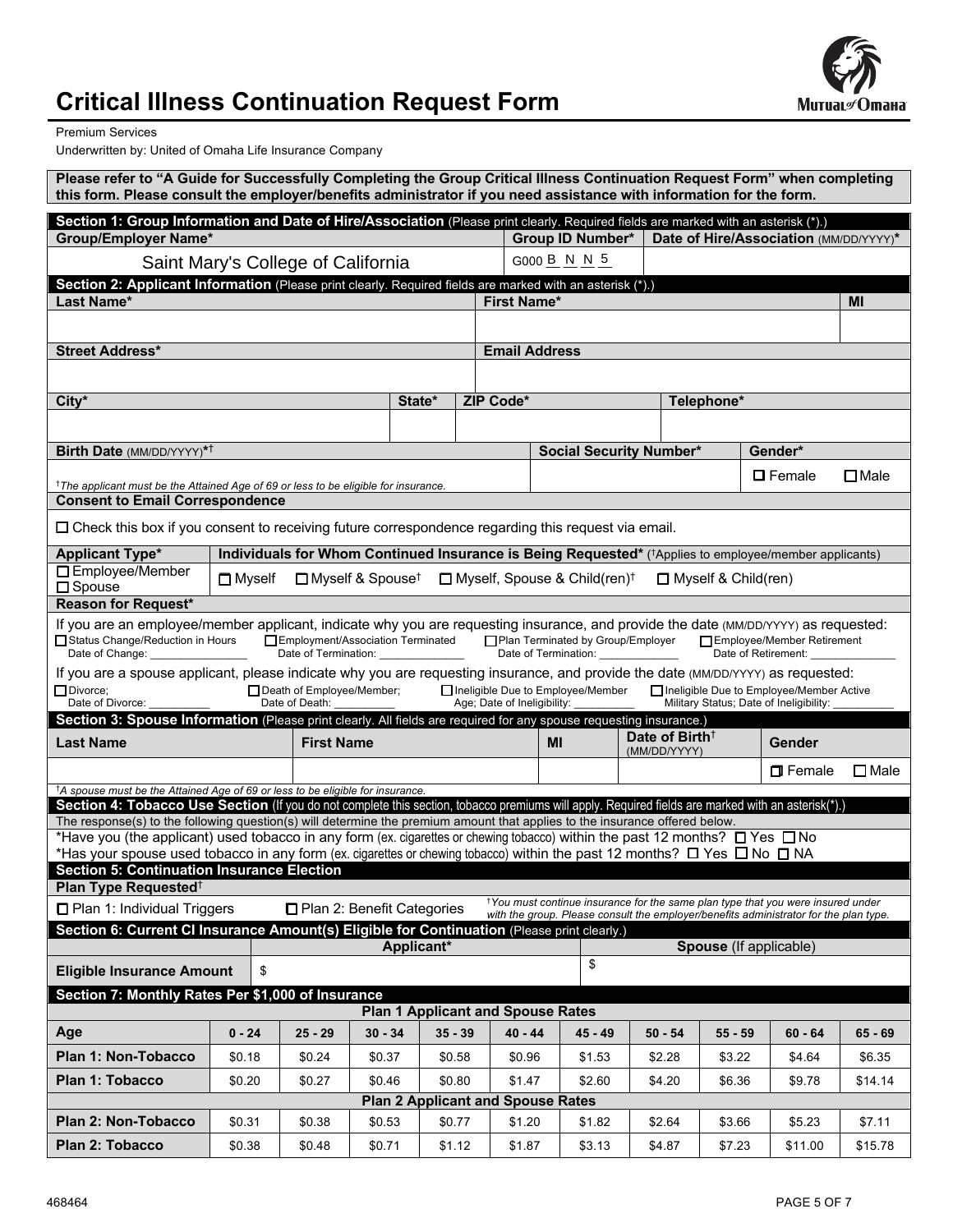| <b>Section 8: Initial Premium Payment Calculation</b>                                                                                                                                                                                                                                                                                                                                                                                                                                                                                                                   |                                                                                                                                                                                                                                    |                  |                            |                  |               |               |                           |                                                                                                                                                                                                                                                                                                        |                    |                    |                |  |
|-------------------------------------------------------------------------------------------------------------------------------------------------------------------------------------------------------------------------------------------------------------------------------------------------------------------------------------------------------------------------------------------------------------------------------------------------------------------------------------------------------------------------------------------------------------------------|------------------------------------------------------------------------------------------------------------------------------------------------------------------------------------------------------------------------------------|------------------|----------------------------|------------------|---------------|---------------|---------------------------|--------------------------------------------------------------------------------------------------------------------------------------------------------------------------------------------------------------------------------------------------------------------------------------------------------|--------------------|--------------------|----------------|--|
| <b>Initial Premium Payment Calculation</b>                                                                                                                                                                                                                                                                                                                                                                                                                                                                                                                              |                                                                                                                                                                                                                                    |                  |                            |                  |               |               |                           |                                                                                                                                                                                                                                                                                                        |                    |                    |                |  |
|                                                                                                                                                                                                                                                                                                                                                                                                                                                                                                                                                                         | (1) Insurance                                                                                                                                                                                                                      | (2) Coverage     |                            | (3) Monthly Rate |               | (4) Monthly   |                           | (5) Total Monthly                                                                                                                                                                                                                                                                                      | (6) Billing        | (7) Premium        |                |  |
|                                                                                                                                                                                                                                                                                                                                                                                                                                                                                                                                                                         | Amount                                                                                                                                                                                                                             | Factor           | Non-Tobacco or Tobacco     |                  |               |               | Premium                   | Premium                                                                                                                                                                                                                                                                                                | Frequency          |                    | Subtotal       |  |
|                                                                                                                                                                                                                                                                                                                                                                                                                                                                                                                                                                         |                                                                                                                                                                                                                                    | $(1)$ / 1,000    |                            | for Current Age  |               | (2) X (3)     |                           | Sum of column (4) amounts                                                                                                                                                                                                                                                                              |                    |                    | (5) X (6)      |  |
| <b>Applicant</b>                                                                                                                                                                                                                                                                                                                                                                                                                                                                                                                                                        |                                                                                                                                                                                                                                    |                  |                            |                  |               |               |                           |                                                                                                                                                                                                                                                                                                        |                    |                    |                |  |
| <b>Spouse</b>                                                                                                                                                                                                                                                                                                                                                                                                                                                                                                                                                           |                                                                                                                                                                                                                                    |                  |                            |                  |               |               |                           |                                                                                                                                                                                                                                                                                                        |                    |                    |                |  |
|                                                                                                                                                                                                                                                                                                                                                                                                                                                                                                                                                                         |                                                                                                                                                                                                                                    |                  |                            |                  |               |               |                           |                                                                                                                                                                                                                                                                                                        | <b>Billing Fee</b> |                    | $+$ \$5.00     |  |
|                                                                                                                                                                                                                                                                                                                                                                                                                                                                                                                                                                         |                                                                                                                                                                                                                                    |                  |                            |                  |               |               |                           |                                                                                                                                                                                                                                                                                                        |                    |                    |                |  |
|                                                                                                                                                                                                                                                                                                                                                                                                                                                                                                                                                                         | (8) Initial Premium Payment                                                                                                                                                                                                        |                  |                            |                  |               |               |                           |                                                                                                                                                                                                                                                                                                        |                    | \$                 |                |  |
| Section 9: Beneficiary Designation (Right to change beneficiary is reserved to the insured.)<br>If more than one beneficiary is named, the beneficiaries shall share benefits equally unless otherwise stated below. If indicating benefit percentages, the<br>percentages must total 100% for Primary Beneficiaries and 100% for Secondary Beneficiaries. Certain states are community property states. If you live in<br>one of these states and you designate someone other than your spouse as a beneficiary, state law may require that your spouse consent to the |                                                                                                                                                                                                                                    |                  |                            |                  |               |               |                           |                                                                                                                                                                                                                                                                                                        |                    |                    |                |  |
|                                                                                                                                                                                                                                                                                                                                                                                                                                                                                                                                                                         |                                                                                                                                                                                                                                    |                  |                            |                  |               |               |                           | designation. Community property states currently include: Arizona, California, Idaho, Louisiana, Nevada, New Mexico, Texas, Washington and<br>Wisconsin. If you need to designate more beneficiaries than space will allow, please include this information on a separate piece of paper and submit it |                    |                    |                |  |
|                                                                                                                                                                                                                                                                                                                                                                                                                                                                                                                                                                         | with this form, clearly stating your name.                                                                                                                                                                                         |                  |                            |                  |               |               |                           |                                                                                                                                                                                                                                                                                                        |                    |                    |                |  |
|                                                                                                                                                                                                                                                                                                                                                                                                                                                                                                                                                                         | <b>Primary Beneficiary Designation</b>                                                                                                                                                                                             |                  |                            |                  |               |               |                           |                                                                                                                                                                                                                                                                                                        |                    |                    |                |  |
| Last Name                                                                                                                                                                                                                                                                                                                                                                                                                                                                                                                                                               | <b>First Name</b>                                                                                                                                                                                                                  | SSN/             |                            | Relationship     |               | Date of Birth |                           | Address of Beneficiary                                                                                                                                                                                                                                                                                 | Telephone          |                    | <b>Benefit</b> |  |
|                                                                                                                                                                                                                                                                                                                                                                                                                                                                                                                                                                         |                                                                                                                                                                                                                                    | <b>ID Number</b> |                            | to Insured       |               | (MM/DD/YYYY)  |                           | Address, City, State, ZIP                                                                                                                                                                                                                                                                              | Number             |                    | Percent        |  |
|                                                                                                                                                                                                                                                                                                                                                                                                                                                                                                                                                                         |                                                                                                                                                                                                                                    |                  |                            |                  |               |               |                           |                                                                                                                                                                                                                                                                                                        |                    |                    |                |  |
|                                                                                                                                                                                                                                                                                                                                                                                                                                                                                                                                                                         |                                                                                                                                                                                                                                    |                  |                            |                  |               |               |                           |                                                                                                                                                                                                                                                                                                        |                    |                    |                |  |
|                                                                                                                                                                                                                                                                                                                                                                                                                                                                                                                                                                         |                                                                                                                                                                                                                                    |                  |                            |                  |               |               |                           |                                                                                                                                                                                                                                                                                                        |                    |                    |                |  |
|                                                                                                                                                                                                                                                                                                                                                                                                                                                                                                                                                                         |                                                                                                                                                                                                                                    |                  |                            |                  |               |               |                           |                                                                                                                                                                                                                                                                                                        | Percentage Total:  |                    | 100%           |  |
|                                                                                                                                                                                                                                                                                                                                                                                                                                                                                                                                                                         | <b>Secondary Beneficiary Designation</b>                                                                                                                                                                                           |                  |                            |                  |               |               |                           |                                                                                                                                                                                                                                                                                                        |                    |                    |                |  |
| Last Name                                                                                                                                                                                                                                                                                                                                                                                                                                                                                                                                                               | SSN/<br><b>First Name</b><br><b>ID Number</b>                                                                                                                                                                                      |                  | Relationship<br>to Insured |                  | Date of Birth |               | Address of Beneficiary    | Telephone<br>Number                                                                                                                                                                                                                                                                                    |                    | Benefit<br>Percent |                |  |
|                                                                                                                                                                                                                                                                                                                                                                                                                                                                                                                                                                         |                                                                                                                                                                                                                                    |                  |                            |                  | (MM/DD/YYYY)  |               | Address, City, State, ZIP |                                                                                                                                                                                                                                                                                                        |                    |                    |                |  |
|                                                                                                                                                                                                                                                                                                                                                                                                                                                                                                                                                                         |                                                                                                                                                                                                                                    |                  |                            |                  |               |               |                           |                                                                                                                                                                                                                                                                                                        |                    |                    |                |  |
|                                                                                                                                                                                                                                                                                                                                                                                                                                                                                                                                                                         |                                                                                                                                                                                                                                    |                  |                            |                  |               |               |                           |                                                                                                                                                                                                                                                                                                        |                    |                    |                |  |
|                                                                                                                                                                                                                                                                                                                                                                                                                                                                                                                                                                         |                                                                                                                                                                                                                                    |                  |                            |                  |               |               |                           |                                                                                                                                                                                                                                                                                                        |                    |                    |                |  |
|                                                                                                                                                                                                                                                                                                                                                                                                                                                                                                                                                                         |                                                                                                                                                                                                                                    |                  |                            |                  |               |               |                           |                                                                                                                                                                                                                                                                                                        | Percentage Total:  |                    | 100%           |  |
|                                                                                                                                                                                                                                                                                                                                                                                                                                                                                                                                                                         | Section 10: Acknowledgement and Signature                                                                                                                                                                                          |                  |                            |                  |               |               |                           |                                                                                                                                                                                                                                                                                                        |                    |                    |                |  |
|                                                                                                                                                                                                                                                                                                                                                                                                                                                                                                                                                                         | I understand that I may request insurance under the critical illness (CI) continuation plan subject to the following:<br>. I understand that this insurance is subject to the rules of the policy governing the continuation plan. |                  |                            |                  |               |               |                           |                                                                                                                                                                                                                                                                                                        |                    |                    |                |  |
|                                                                                                                                                                                                                                                                                                                                                                                                                                                                                                                                                                         |                                                                                                                                                                                                                                    |                  |                            |                  |               |               |                           | I understand that the individuals covered under the continuation plan must satisfy the continuation plan's requirements to be eligible for benefits and                                                                                                                                                |                    |                    |                |  |
|                                                                                                                                                                                                                                                                                                                                                                                                                                                                                                                                                                         |                                                                                                                                                                                                                                    |                  |                            |                  |               |               |                           | that payment of premium does not ensure eligibility for insurance. In the event that any premium is collected after eligibility for continued insurance                                                                                                                                                |                    |                    |                |  |
|                                                                                                                                                                                                                                                                                                                                                                                                                                                                                                                                                                         |                                                                                                                                                                                                                                    |                  |                            |                  |               |               |                           | ceases, I understand that the unearned premium will be refunded in accordance with the terms of the policy governing the continuation plan.<br>. This request for insurance must be received by Mutual of Omaha within 31 days of the date that CI insurance ceased under the group plan.              |                    |                    |                |  |
|                                                                                                                                                                                                                                                                                                                                                                                                                                                                                                                                                                         | • My request is subject to review and acceptance by Mutual of Omaha.                                                                                                                                                               |                  |                            |                  |               |               |                           |                                                                                                                                                                                                                                                                                                        |                    |                    |                |  |
|                                                                                                                                                                                                                                                                                                                                                                                                                                                                                                                                                                         |                                                                                                                                                                                                                                    |                  |                            |                  |               |               |                           | " Premium amounts may increase if any of the individuals insured under the plan enter a higher premium age category, or if continuation plan                                                                                                                                                           |                    |                    |                |  |
|                                                                                                                                                                                                                                                                                                                                                                                                                                                                                                                                                                         | experience requires a change for all individuals insured under the plan.                                                                                                                                                           |                  |                            |                  |               |               |                           |                                                                                                                                                                                                                                                                                                        |                    |                    |                |  |
|                                                                                                                                                                                                                                                                                                                                                                                                                                                                                                                                                                         | By signing below, I acknowledge that I understand and agree to the above statements.                                                                                                                                               |                  |                            |                  |               |               |                           |                                                                                                                                                                                                                                                                                                        |                    |                    |                |  |
|                                                                                                                                                                                                                                                                                                                                                                                                                                                                                                                                                                         | <b>SIGNATURE OF APPLICANT</b>                                                                                                                                                                                                      |                  |                            |                  |               |               |                           | <b>DATE</b>                                                                                                                                                                                                                                                                                            |                    |                    |                |  |
|                                                                                                                                                                                                                                                                                                                                                                                                                                                                                                                                                                         | <b>Section 11: Submission Instructions</b>                                                                                                                                                                                         |                  |                            |                  |               |               |                           |                                                                                                                                                                                                                                                                                                        |                    |                    |                |  |
|                                                                                                                                                                                                                                                                                                                                                                                                                                                                                                                                                                         |                                                                                                                                                                                                                                    |                  |                            |                  |               |               |                           |                                                                                                                                                                                                                                                                                                        |                    |                    |                |  |
| 1) Mail this completed and signed form with the Initial Premium Payment to Mutual of Omaha as soon as possible after insurance has ended under the<br>group plan. The form and payment must be received by Mutual of Omaha within 31 days of the date insurance under the group plan ended.                                                                                                                                                                                                                                                                             |                                                                                                                                                                                                                                    |                  |                            |                  |               |               |                           |                                                                                                                                                                                                                                                                                                        |                    |                    |                |  |
| 2) Make the check or money order for the Initial Premium Payment payable to United of Omaha Life Insurance Company. Be sure to include the Group<br>ID Number (from Section 1) on the payment.                                                                                                                                                                                                                                                                                                                                                                          |                                                                                                                                                                                                                                    |                  |                            |                  |               |               |                           |                                                                                                                                                                                                                                                                                                        |                    |                    |                |  |
| Mutual of Omaha                                                                                                                                                                                                                                                                                                                                                                                                                                                                                                                                                         | 3) Submit this form and payment to:                                                                                                                                                                                                |                  |                            |                  |               |               |                           |                                                                                                                                                                                                                                                                                                        |                    |                    |                |  |
| <b>Policyowner Services</b><br>PO BOX 2147                                                                                                                                                                                                                                                                                                                                                                                                                                                                                                                              |                                                                                                                                                                                                                                    |                  |                            |                  |               |               |                           |                                                                                                                                                                                                                                                                                                        |                    |                    |                |  |
| Omaha NE 68103-2147                                                                                                                                                                                                                                                                                                                                                                                                                                                                                                                                                     |                                                                                                                                                                                                                                    |                  |                            |                  |               |               |                           |                                                                                                                                                                                                                                                                                                        |                    |                    |                |  |
|                                                                                                                                                                                                                                                                                                                                                                                                                                                                                                                                                                         |                                                                                                                                                                                                                                    |                  |                            |                  |               |               |                           | If you have any questions regarding this form, please contact the employer/benefits administrator, or contact Mutual of Omaha toll-free at (877) 466-8367.                                                                                                                                             |                    |                    |                |  |
|                                                                                                                                                                                                                                                                                                                                                                                                                                                                                                                                                                         |                                                                                                                                                                                                                                    |                  |                            |                  |               |               |                           |                                                                                                                                                                                                                                                                                                        |                    |                    |                |  |